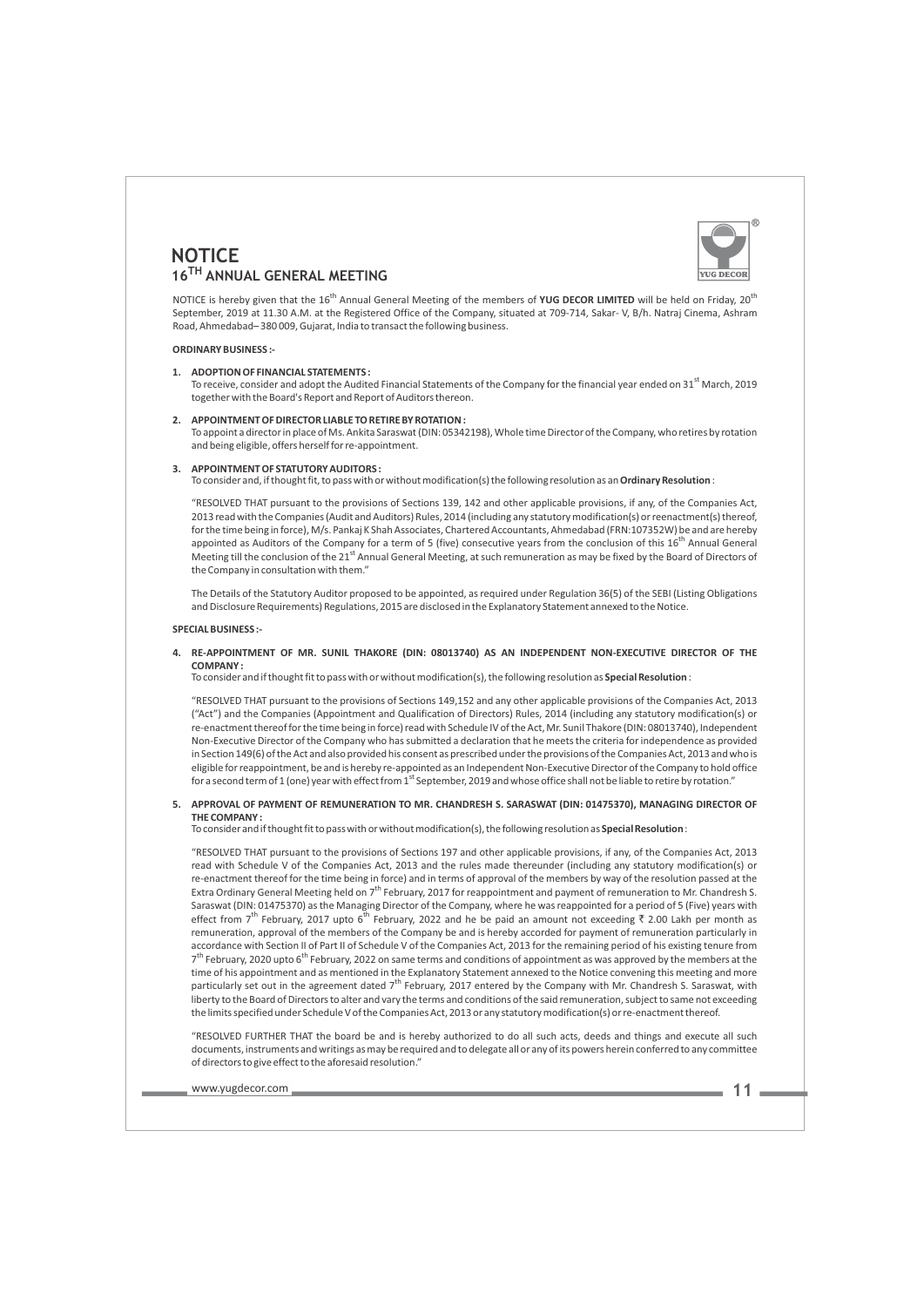

To consider and if thought fit to pass with or without modification(s), the following resolution as **Special Resolution**:

## **6. APPROVAL OF PAYMENT OF REMUNERATION TO MS. ANKITA SARASWAT (DIN: 05342198), WHOLE TIME DIRECTOR OF THE COMPANY:**

"RESOLVED THAT pursuant to the provisions of Sections 197 and other applicable provisions, if any, of the Companies Act, 2013 read with Schedule V of the Companies Act, 2013 and the rules made there under (including any statutory modification(s) or reenactment thereof for the time being in force) and in terms of approval of the members by way of the resolution passed at the Extra Ordinary General Meeting held on 7<sup>th</sup> February, 2017 for appointment and payment of remuneration to Ms. Ankita Saraswat (DIN: 05342198) as the Whole time Director of the Company, where she was appointed for a period of 5 (Five) years with effect from 7<sup>th</sup> February, 2017 upto 6<sup>th</sup> February, 2022 and she be paid an amount not exceeding  $\bar{\tau}$  1.00 Lakh per month as remuneration, approval of the members of the Company be and is hereby accorded for payment of remuneration particularly in accordance with Section II of Part II of Schedule V of the Companies Act, 2013 for the remaining period of her existing tenure from 7<sup>th</sup> February, 2020 upto  $6<sup>th</sup>$  February, 2022 on same terms and conditions of appointment as was approved by the members at the time of her appointment and as mentioned in the Explanatory Statement annexed to the Notice convening this meeting and more particularly set out in the agreement dated 7<sup>th</sup> February, 2017 entered by the Company with Ms. Ankita Saraswat, with liberty to the Board of Directors to alter and vary the terms and conditions of the said remuneration, subject to same not exceeding the limits specified under Schedule V of the Companies Act, 2013 or any statutory modification(s) or re-enactment thereof.

**Date: 10<sup>th</sup> August, 2019 Registered Office :** 709-714, Sakar- V, B/h Natraj Cinema, Ashram Road, Ahmedabad– 380 009, Gujarat, India

"RESOLVED FURTHER THAT the board be and is hereby authorized to do all such acts, deeds and things and execute all such documents, instruments and writings as may be required and to delegate all or any of its powers herein conferred to any committee of directors to give effect to the aforesaid resolution."

> **Chandresh S. Saraswat** Managing Director DIN: 01475370

By Order of the Board of Directors For, **YUG DECOR LIMITED**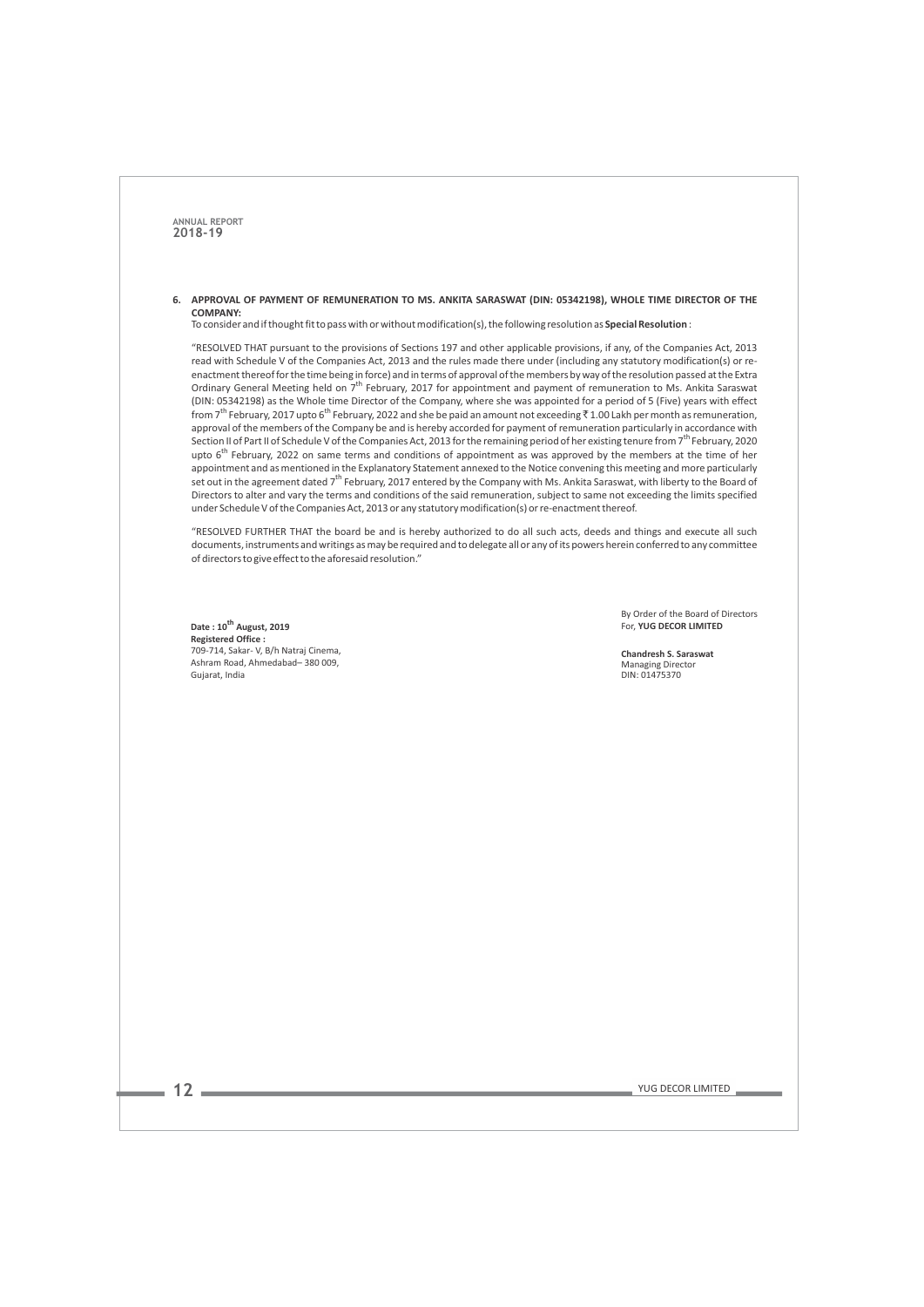- 1. The Explanatory Statement pursuant to Section 102 of the Companies Act, 2013, in respect of the special business under Item no 4, 5 and 6 of the Notice and the relevant details of the Directors seeking re-appointment under Item No. 4 and Directors seeking approval for payment of remuneration under Item No. 5 & 6 as required under Regulation 36(3) of the SEBI (Listing Obligations and Disclosure Requirements) Requirements, 2015 and under Secretarial Standards-2 (SS-2) on General Meetings issued by the Institute of Company Secretaries of India are annexed hereto.
- 2. **A MEMBER ENTITLED TO ATTEND AND VOTE AT THE ANNUAL GENERAL MEETING (THE "MEETING") IS ENTITLED TO APPOINT ONE OR MORE PROXIES TO ATTEND AND VOTE INSTEAD OF HIMSELF/HERSELF AND SUCH PROXY NEED NOT BE A MEMBER OF THE COMPANY.** A person can act as a proxy on behalf of members not exceeding fifty (50) and holding in the aggregate not more than ten percent of the total share capital of the Company carrying voting rights.
- 3. If a Proxy is appointed for more than fifty members, he shall choose any fifty Members and confirm the same to the Company before the commencement of specified period for inspection. In case the proxy fails to do so, the Company shall consider only the first fifty proxies received as valid.
- 4. The instrument appointing the proxy (duly completed, stamped and signed) must be deposited at the Registered Office of the Company not less than 48 hours before the commencement of the meeting. During the period beginning 24 hours before the time fixed for the commencement of the meeting and ending with the conclusion of the meeting, a member would be entitled to inspect the proxies lodged, at any time during the business hours of the Company, provided not less than 3 days written notice is given to the Company.
- 5. Corporate Members intending to send their authorized representatives to attend the Meeting pursuant to Section 113 of the Companies Act, 2013 are requested to send to the Company, a certified copy of the relevant Board Resolution together with their respective specimen signatures authorizing their representative(s) to attend and vote on their behalf at the Meeting.
- 6. In terms of the provisions of Section 152 of the Companies Act, 2013, Ms. Ankita Saraswat (DIN: 05342198), Whole time Director of the Company retires by rotation at forthcoming Annual General Meeting and being eligible, offers herself for re-appointment.
- 7. Register of Members and the Share Transfer Books of the Company will remain closed from Saturday,  $14<sup>th</sup>$  September, 2019 to Friday, 20<sup>th</sup> September, 2019 (Both days inclusive).
- 8. The record date for the purpose of determining the eligibility of the Members to attend the 16<sup>th</sup> Annual General Meeting of Company and vote will be Friday, 13<sup>th</sup> September, 2019.
- 9. All documents referred to in the accompanying notice and explanatory statement will be kept open for inspection at the Registered Office of Company on all working days during business hours prior to date of Annual General Meeting.
- 10. The Notice of 16<sup>th</sup> Annual General Meeting and the Annual Report 2018-19 of the Company, circulated to the members of the Company, will be made available on the Company's website at **www.yugdecor.com**
- 11. Members/ Proxies/ Representatives are requested to bring the Attendance Slip, enclosed with the Annual Report/ Notice for attending the meeting, duly completed and signed mentioning therein details of their DP ID and Client ID/ Folio No.
- 12. In case of Joint holders attending the Meeting, only such joint holder who is higher in the order of names will be entitled to vote at the meeting.
- 13. The Securities and Exchange Board of India (SEBI) has mandated the submission of Permanent Account Number (PAN) by every participant in securities market. Members holding shares in electronic form are, therefore, requested to submit their PAN to their Depository Participants with whom they are maintaining their demat accounts. Members holding shares in physical form can submit their PAN details to the Company/ Registrar and Transfer Agent.
- 14. Members who have not registered their e-mail address so far are requested to register their e-mail address with depository participant/ Registrar and Transfer Agents for receiving all the communications including Annual reports, Notices etc. in electronic mode.
- 15. Members holding shares in physical form are requested to immediately get the same dematerialized as it is now mandatory as per
- the provisions of the Companies Act, 2013 that all shares of the listed entity shall be held in Demat form only. Further, in case of physical shares, no transaction w.r.t transfer/transmission will be carried out by the Company and that the Company shall not be held responsible for such rejection to the application made in this regard by the members holding physical shares.



# **NOTES**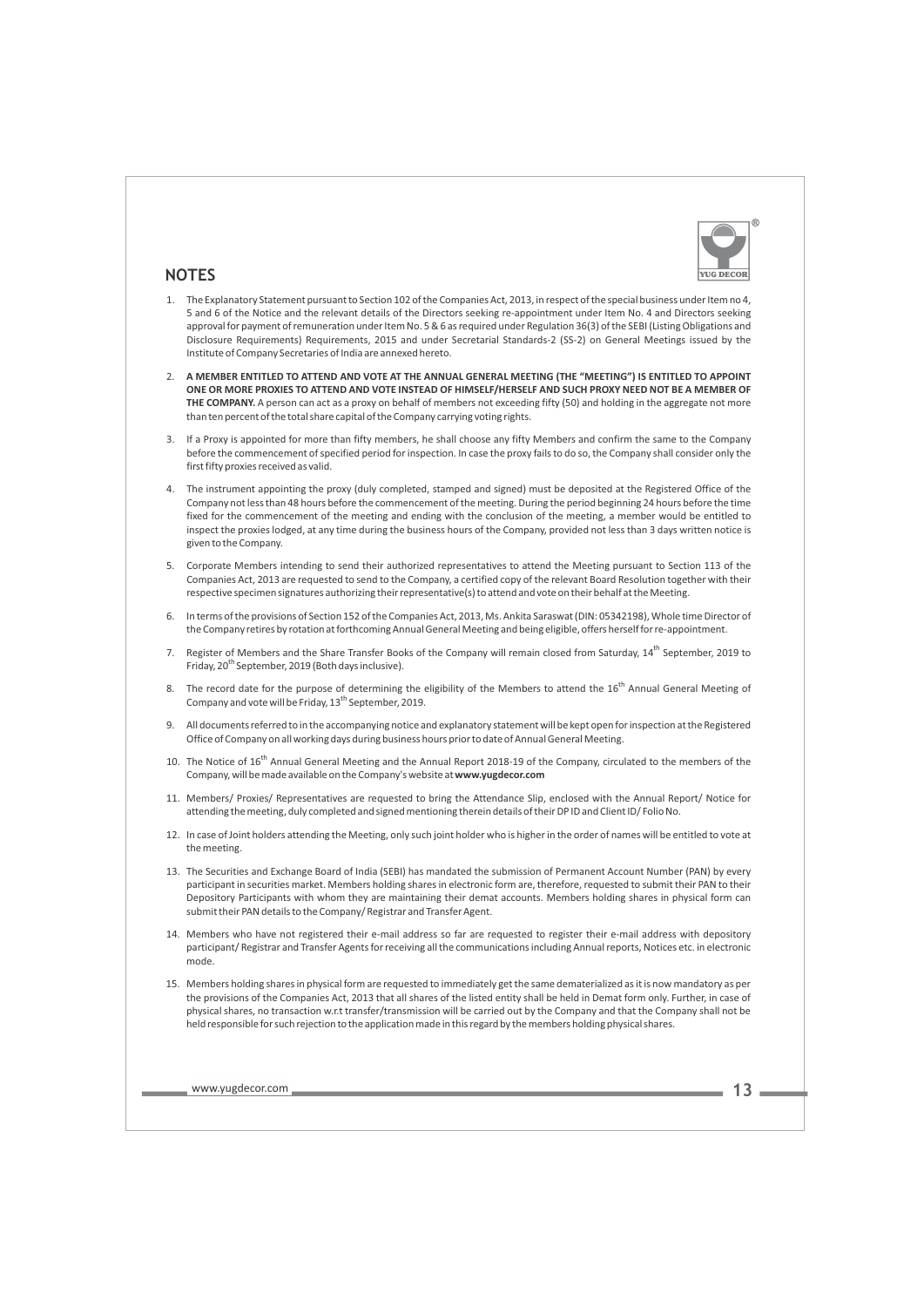- 16. In case shares held in dematerialized form, the information regarding change of address and bank particulars should be given to their respective Depository Participant.
- 17. Non-Resident Indian Members are requested to inform Registrar and Transfer Agent, immediately of :
	- i. Change in their residential status on return to India for permanent settlement.
	- ii. Particulars of their bank account maintained in India with complete name, branch, account type, account number and address of the bank with pin code number, if not furnished earlier.
- 18. Electronic copy of the Annual Report for 2018-19 is being sent to all the members whose email IDs are registered with the Company/Depository Participant(s) for communication purposes unless any member has requested for a hard copy of the same. For members who have not registered their email address, physical copies of the Annual Report for 2018-19 is being sent in the permitted mode.
- 19. The Ministry of Corporate Affairs has taken a "Green Initiative in the Corporate Governance" by allowing paperless compliances by the companies and has issued circulars stating that service of notice/ documents including Annual Report can be sent by e-mail to its members. To support this green initiative of the Government in full measure, members who have not registered their e-mail addresses, so far, are requested to register their e-mail addresses, in respects of electronic holding with the Depository through their concerned Depository Participants.



- i. Pursuant to the provisions of Section 108 of the Companies Act, 2013 read with Rule 20 of the Companies (Management and Administration) Rules, 2014 and Regulation 44 of the SEBI (Listing Obligations and Disclosure Requirements) Regulations, 2015, the Company is pleased to provide to its members facility to exercise their right to vote on resolutions proposed to be passed in the Meeting by electronic means. The members may cast their votes using an electronic voting system through remote e-voting services provided by Central Depository Services Limited (CDSL) from a place other than the venue of the Meeting.
- ii. The Members whose names appear in the Register of Members / List of Beneficial Owners as on Friday,  $13<sup>th</sup>$  September, 2019 (cut - off date) are entitled to avail the facility of remote e-voting as well as voting at the AGM. Any recipient of the Notice, who has no voting rights as on the Cut-off date, shall treat this Notice as intimation only.
- iii. A person who has acquired the shares and has become a member of the Company after the dispatch of the Notice of the AGM and prior to the Cut-off date i.e. Friday, 13<sup>th</sup> September, 2019, shall be entitled to exercise his/her vote either electronically i.e. remote e-voting or through the Poll Paper at the AGM by following the procedure mentioned in this part.
- iv. The remote e-voting will commence on Tuesday,  $17<sup>th</sup>$  September, 2019 at 9.00 a.m. and ends on Thursday,  $19<sup>th</sup>$ September, 2019 at 5.00 p.m. During this period shareholders of the Company, holding shares either in physical form or in dematerialized form, as on the cut-off date, Friday, 13<sup>th</sup> September, 2019 may cast their vote electronically. The members will not be able to cast their vote electronically beyond the date and time mentioned above and the remote e-voting module shall be disabled for voting by CDSL thereafter.

#### 20. **Process and manner for members opting for voting through Electronic means :**

#### **IMPORTANT COMMUNICATION TO MEMBERS**

Pursuant to Section 101 and 136 of the Companies Act, 2013 read with Companies (Management and Administration) Rules, 2014, and under regulation 36 of Securities and Exchange Board of India (Listing Obligation and Disclosure Requirements) Regulations, 2015, Annual Report of the Company has been sent through email to those members whose email ID is registered with the Company/ Depository. In case any member wants a physical copy of the Annual Report he may write to the Company Secretary/ RTA.

*MEMBERS WHO HAVE NOT YET REGISTERED THEIR EMAIL ADDRESS ARE REQUESTED TO REGISTER THEIR EMAIL ADDRESS EITHER WITH THE DEPOSITORIES OR WITH THE COMPANY.*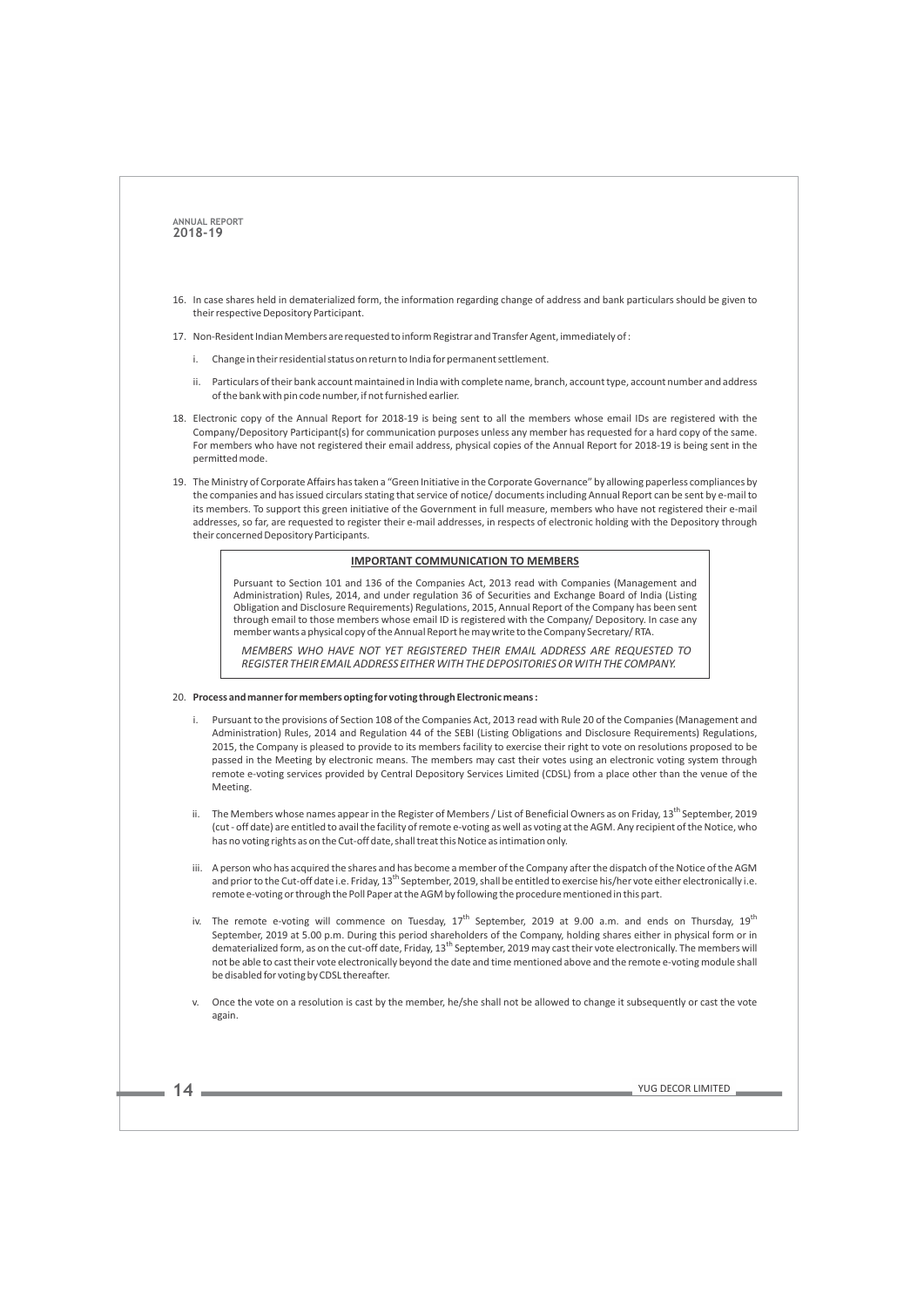- (i) The voting period begins on Tuesday,  $17^{th}$  September, 2019 at 9.00 A.M. and ends on Thursday,  $19^{th}$  September, 2019 at 5.00 P.M. During this period shareholders' of the Company, holding shares either in physical form or in dematerialized form, as on the cut-off date (record date) of Friday,  $13<sup>th</sup>$  September, 2019 may cast their vote electronically. The e-voting module shall be disabled by CDSL for voting thereafter.
- (ii) The shareholders should log on to the e-voting website www.evotingindia.com
- (iii) Click on Shareholders.
- (iv) Now Enter your User ID
	- a. For CDSL: 16 digits beneficiary ID,
	- b. For NSDL: 8 Character DP ID followed by 8 Digits Client ID,
	- c. Members holding shares in Physical Form should enter Folio Number registered with the Company.
- (v) Next enter the Image Verification as displayed and Click on Login.
- (vi) If you are holding shares in demat form and had logged on to www.evotingindia.com and voted on an earlier voting of any company, then your existing password is to be used.
- (vii) If you are a first time user follow the steps given below :



- vi. The facility for voting through Poll Paper would be made available at the AGM and the members attending the meeting who have not already cast their votes by remote e-voting shall be able to exercise their right at the meeting through Poll Paper. The members who have already cast their vote by remote e-voting prior to the meeting may also attend the meeting, but shall not be entitled to cast their vote again.
- vii. The voting rights of the members shall be in proportion to their share in the paid up equity share capital of the Company as on the Cut-off date i.e. Friday, 13<sup>th</sup> September, 2019.

- (viii) After entering these details appropriately, click on "SUBMIT" tab.
- (ix) Members holding shares in physical form will then directly reach the Company selection screen. However, members holding shares in demat form will now reach 'Password Creation' menu wherein they are required to mandatorily enter their login password in the new password field. Kindly note that this password is to be also used by the demat holders for voting for resolutions of any other company on which they are eligible to vote, provided that company opts for e-voting through CDSL platform. It is strongly recommended not to share your password with any other person and take utmost care to keep your password confidential.
- (x) For Members holding shares in physical form, the details can be used only for e-voting on the resolutions contained in this Notice.
- (xi) Click on the EVSN for the relevant <**YUG DECOR LTD.**> on which you choose to vote.

## **The instructions for shareholders voting electronically are as under :**

|                                       | For Members holding shares in Demat Form and Physical Form                                                                                                                                                      |
|---------------------------------------|-----------------------------------------------------------------------------------------------------------------------------------------------------------------------------------------------------------------|
| PAN                                   | Enter your 10 digit alpha - numeric PAN issued by Income Tax Department<br>(Applicable for both demat shareholders as well as physical shareholders)                                                            |
|                                       | • Members who have not updated their PAN with the Company/Depository<br>Participant are requested to use the sequence number which is printed on<br>Postal Ballot / Attendance Slip indicated in the PAN field. |
| Dividend Bank<br>Details<br><b>OR</b> | Enter the Dividend Bank Details or Date of Birth (in dd/mm/yyyy format) as<br>recorded in your demat account or in the company records in order to login.                                                       |
| Date of Birth<br>(DOB)                | • If both the details are not recorded with the depository or company please<br>enter the member id / folio number in the Dividend Bank details field as<br>mentioned in instruction (iv).                      |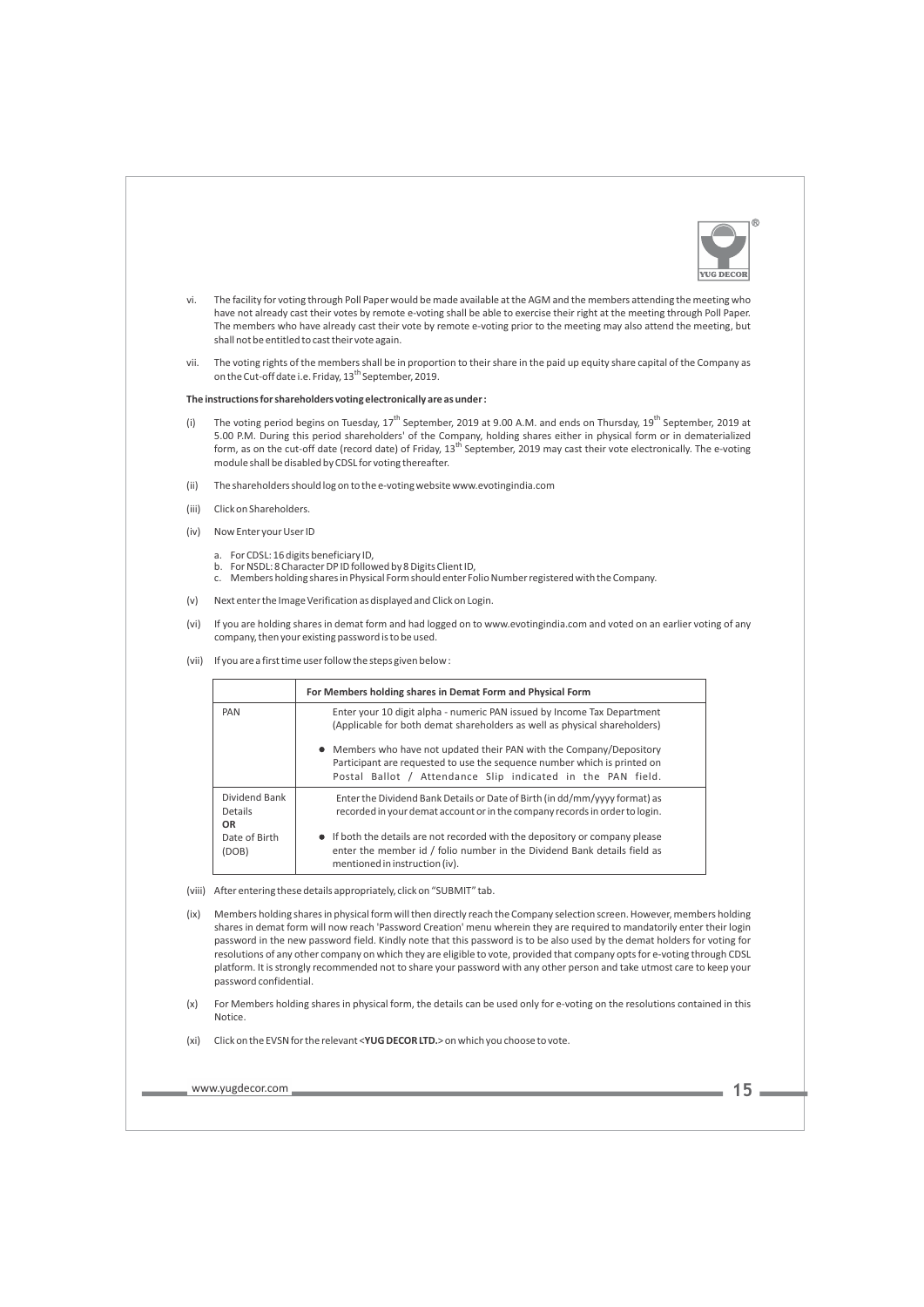

- (xii) On the voting page, you will see "RESOLUTION DESCRIPTION" and against the same the option "YES/NO" for voting. Select the option YES or NO as desired. The option YES implies that you assent to the Resolution and option NO implies that you dissent to the Resolution.
- (xiii) Click on the "RESOLUTIONS FILE LINK" if you wish to view the entire Resolution details.
- (xiv) After selecting the resolution you have decided to vote on, click on "SUBMIT". A confirmation box will be displayed. If you wish to confirm your vote, click on "OK", else to change your vote, click on "CANCEL" and accordingly modify your vote.
- (xv) Once you "CONFIRM" your vote on the resolution, you will not be allowed to modify your vote.
- (xvi) You can also take a print of the votes cast by clicking on "Click here to print" option on the Voting page.
- (xvii) If a demat account holder has forgotten the login password then Enter the User ID and the image verification code and click on Forgot Password & enter the details as prompted by the system.
- (xviii) Shareholders can also use Mobile app "m Voting" for e voting. Shareholders may log in to m- Voting using their e voting credentials to vote for the company resolution(s).
- (xix) **Note for Non Individual Shareholders and Custodians**
	- · Non-Individual shareholders (i.e. other than Individuals, HUF, NRI etc.) and Custodian are required to log on to www.evotingindia.com and register themselves as Corporates.
	- · A scanned copy of the Registration Form bearing the stamp and sign of the entity should be emailed to helpdesk.evoting@cdslindia.com.
	- · After receiving the login details, user would be able to link the account(s) for which they wish to vote on.
	- · The list of accounts linked in the login should be mailed to helpdesk.evoting@cdslindia.com and on approval of the accounts they would be able to cast their vote.
	- · A scanned copy of the Board Resolution and Power of Attorney (POA) which they have issued in favour of the Custodian, if any, should be uploaded in PDF format in the system for the scrutinizer to verify the same.
- (xx) In case you have any queries or issues regarding e-voting, you may refer the Frequently Asked Questions ("FAQs") and evoting manual available at www.evotingindia.com, under help section or write an email to helpdesk.evoting@cdslindia.com.
- viii. The Company has appointed Mr. Mukesh Pamnani, Proprietor of M/s. Mukesh Pamnani & Associates, Practising Company Secretaries, Ahmedabad (Membership No. FCS: 10166; CP No: 12925), to act as the Scrutinizer for conducting the remote e-voting process in a fair and transparent manner.
- ix. The Chairman shall, at the AGM, at the end of discussion on the resolutions on which voting is to be held, allow voting with the assistance of Scrutinizer, by use of 'Ballot Paper' for all those Members who are present at the AGM but have not cast their votes by availing the remote e-voting facility. **E-voting facility will not be made available at the AGM venue**.
- x. The Scrutinizer shall, immediately after the conclusion of voting at AGM, first count the votes cast at the meeting, thereafter unblock the votes cast through remote e-voting in the presence of at least two witnesses not in employment of the Company and make, not later than two days from the conclusion of meeting, a consolidated Scrutinizer's Report of the total votes cast in favour or against, if any, to the Chairman or a person authorised by him in writing who shall countersign the same. Thereafter, the Chairman or the person authorised by him in writing shall declare the result of the voting forthwith.
- xi. The Results declared along with the Scrutinizer's Report shall be placed on the Company's website www.yugdecor.com and on the website of CDSL www.evotingindia.com immediately after the result is declared by the Chairman; and results shall also be communicated to the Stock Exchanges.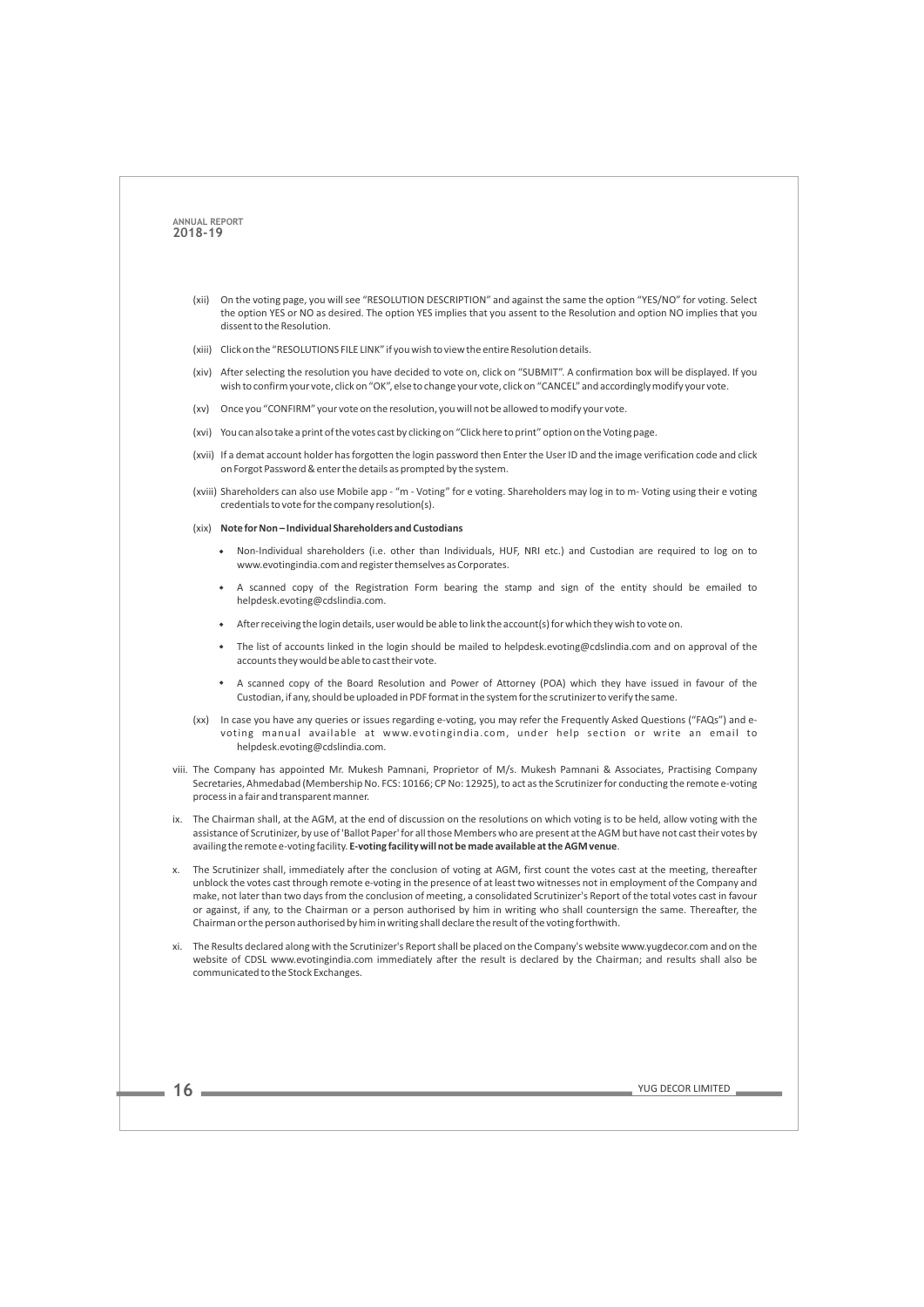The fees proposed to be paid to M/s. Pankaj K Shah Associates, Chartered Accountants, Ahmedabad, for the purpose of Statutory Audit and related certifications for the financial year is  $\bar{\tau}$  70,000/- (Rupees Seventy Thousand Only)

M/s. Pankaj K Shah Associates, Chartered Accountants, Ahmedabad (FRN: 107352W) was established in the year 1983 in the nature of proprietorship. It got converted into the partnership firm from 1<sup>st</sup> June, 2018.The Registered Office Address of the firm is 305-306, Addor Ambition, Beside Vimal House, Nr. Lakhudi Circle, Navrangpura, Ahmedabad – 380 014. M/s. Pankaj K Shah Associates have a wide experience of more than 35 years in the field of Accountancy and Audit. They have conducted Statutory Audit under Companies Act 1956/2013 including Bank Audit, Stock Audit, Tax Audit and other audit. Apart from audit related matters they have also been looking after GST related matters, Taxation matter, Company Law matters, RBI related matters of several Companies.

Pursuant to Section 149 of the Companies Act, 2013 read with Companies (Appointment and Qualifications of Directors) Rules, 2014, Mr. Sunil Thakore (DIN: 08013740) was appointed as an Independent Director at the 15<sup>th</sup> Annual General Meeting of the Company held on Thursday, 30<sup>th</sup> August, 2018 for a period of 1 year w.e.f. 1<sup>st</sup> September, 2018, whose office was not liable to retire by rotation.

The Board of Directors at its meeting held on 10<sup>th</sup> August, 2019, on the recommendation of the Nomination and Remuneration Committee and based on the performance evaluation, considers that given his background and experience and contributions made by him during his tenure, the association of Mr. Sunil Thakore would be beneficial to the Company and it is desirable to re-appoint Mr. Sunil Thakore as an Independent Director for another term of One (1) year with effect from  $1^{\rm st}$  September, 2019.

In the opinion of the Board of Directors of the Company, Mr. Sunil Thakore fulfils the conditions specified in the Companies Act, 2013 & Rules made there under and he is independent of Management.

**Details of Statutory Auditor proposed to be appointed as required to be disclosed under Regulation 36(5) of the SEBI (Listing Obligations and Disclosure Requirements) Regulations, 2015 are given below :**

In accordance with the Companies Act, 2013 and on the recommendation of the Audit Committee and in the best interest of the Company, the Board of Directors have considered and recommended the proposed appointment of M/s. Pankaj K Shah Associates, Chartered Accountants, Ahmedabad (FRN: 107352W) as Statutory Auditors of the Company for a period of 5 (five) years i.e. from the conclusion of this 16<sup>th</sup> AGM till the conclusion of 21<sup>st</sup> AGM. M/s. Pankaj K Shah Associates, Chartered Accountants, Ahmedabad have provided their consent and confirmed that their appointment, if made, would be within the limits specified under section 141(3)(g) of the Companies Act, 2013 and Companies (Audit and Auditors) Rules, 2014, as amended from time to time.

#### **Item No. 4 :**

Mr. Sunil Thakore does not hold by himself or for any other person on a beneficial basis, any shares in the Company. He has given a declaration that he meets the criteria of independence as provided in Section 149(6) of the Companies Act, 2013 and Regulation 16(1)(b) of the SEBI (Listing Obligations and Disclosure Requirements) Regulations, 2015.

None of the Directors or KMP or their relatives are in any way concerned or interested in the resolution No. 4 of the Notice, financially or otherwise.

The details of Mr. Sunil Thakore as required under Regulation 36(3) of the SEBI (Listing Obligations and Disclosure Requirements) Regulations, 2015 and Secretarial Standards-2 (SS-2) on General Meetings issued by the Institute of Company Secretaries of India (ICSI) are provided in Annexure-1 to this Notice.

#### **Item No. 5 :**

The Directors recommend this resolution to be passed as Special Resolution.

The members of the Company had approved, vide their resolution passed at the Extra Ordinary General Meeting of the Company held on 7<sup>th</sup> February, 2017, re-appointment of Mr. Chandresh S. Saraswat, as Managing Director of the Company for a period of 5 years with effect from 7<sup>th</sup> February, 2017 upto 6<sup>th</sup> February, 2022 and payment of an amount not exceeding ₹ 2.00 Lakh per month as remuneration by way of salary, perquisites and allowances to him in accordance with Section 197 read with Schedule V of the Companies Act, 2013. Accordingly, the board of directors at their meeting held on  $10^{th}$  August, 2019 approved payment of remuneration to Mr. Chandresh S. Saraswat on same terms and conditions of appointment and remuneration as applicable to the period from 7<sup>th</sup> February, 2017 upto 6<sup>th</sup> February, 2020, for the remaining period of his existing term as Managing Director of the Company, with effect from  $7^{th}$  February, 2020 upto 6<sup>th</sup> February, 2022 as specified in the agreement dated  $7^{th}$  February, 2017 executed between him and the Company. The payment of remuneration has been recommended/ approved by the Nomination and Remuneration Committee in its meeting held on 10<sup>th</sup> August, 2019. Mr. Chandresh S. Saraswat is a promoter director and has been associated with the Company since 12 years and he is looking after day to day affairs of the Company. He has vast experience in



## **EXPLANATORY STATEMENT PURSUANT TO SECTION 102 OF THE COMPANIES ACT, 2013**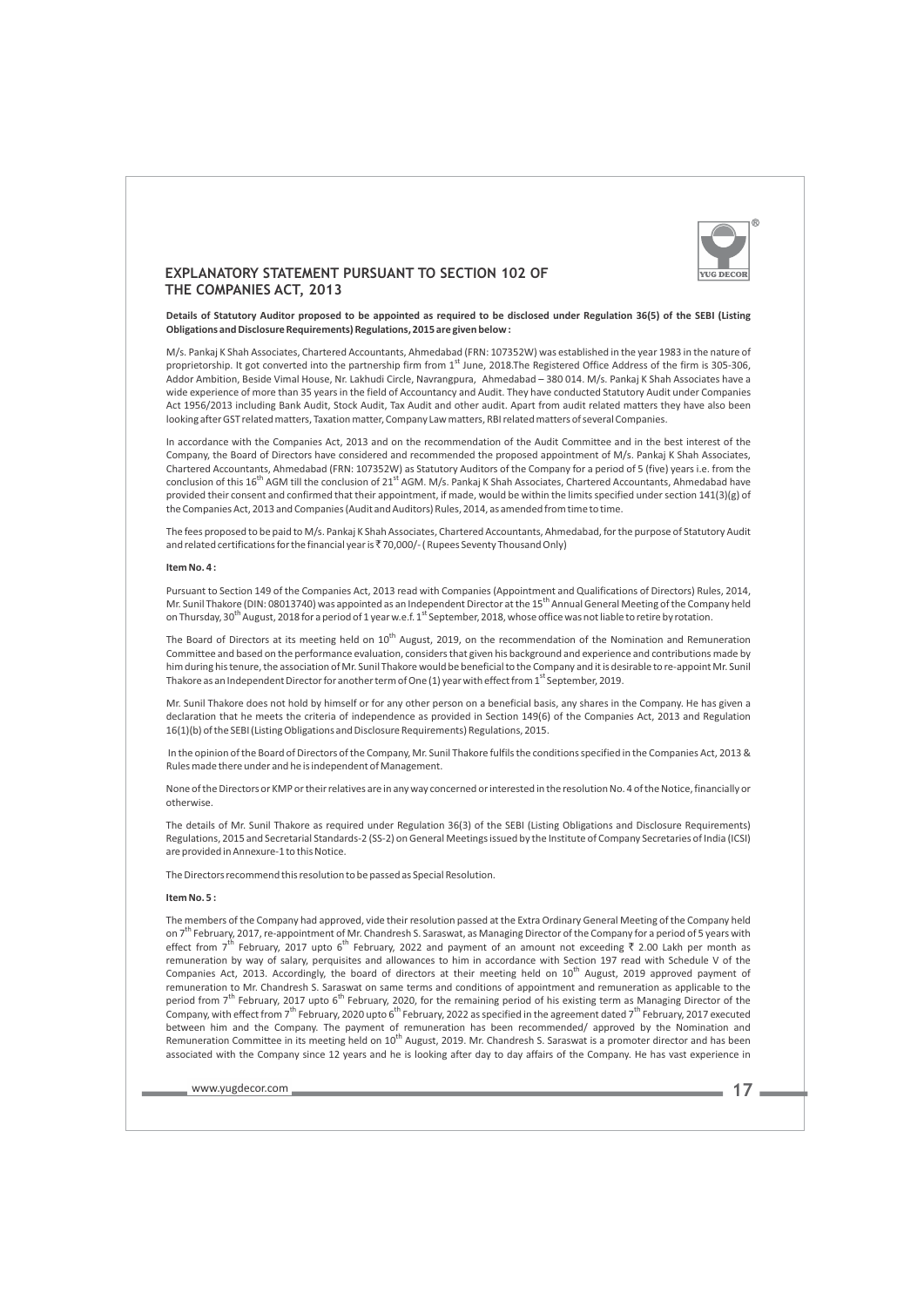**(d) General :**

#### **(c) Reimbursement of expenses :**

All other terms and conditions as stated in the agreement executed by the Company with the Managing Director.

Remuneration: Not exceeding ` 2,00,000/- (Rupees Two Lakh Only) per month.

He shall be entitled to be reimbursed out of pocket expenses, all costs, charges and expenses, disbursed or incurred by him for and on behalf of and on account of the Company, in the discharge and execution of his duties as Managing Director of the Company or otherwise, in connection with the business and affairs of the Company.

#### **The following are the information required under Section II of Part II of Schedule V of the Companies Act, 2013 :**

Mr. Chandresh S. Saraswat is re-appointed as the Managing Director of the Company for a period of 5 (five) years w.e.f. 7<sup>th</sup> February, 2017 upto 6<sup>th</sup> February, 2022.

Chemical Industry Particularly Adhesives. Considering the above, your Directors are of the opinion that it is in the interest of the Company to continue the payment of remuneration to him as a Managing Director of the Company. The terms and conditions of payment of remuneration shall be as set out in the agreement dated 7<sup>th</sup> February, 2017. The remuneration of Mr. Chandresh S. Saraswat, as the Managing director of the Company, as set out in the aforesaid agreement, subject to the limits prescribed in Section II of Part II of Schedule V of the Companies Act, 2013, copy of which is placed before the Meeting is as follows :



## **Brief particulars of the remuneration payable to Mr. Chandresh S. Saraswat are as under :**

#### **(a) Term/period of Re-appointment :**

## **(b) Salary, Perquisites and Allowances :**

Period of Remuneration: 7<sup>th</sup> February, 2020 upto 6<sup>th</sup> February, 2022.

| Sr.<br>No. | <b>Particulars</b>                                                                                                                                        | <b>Information</b>                                                                       |                                                          |                                                                                                                                                                       |
|------------|-----------------------------------------------------------------------------------------------------------------------------------------------------------|------------------------------------------------------------------------------------------|----------------------------------------------------------|-----------------------------------------------------------------------------------------------------------------------------------------------------------------------|
|            | <b>GENERAL INFORMATION</b>                                                                                                                                |                                                                                          |                                                          |                                                                                                                                                                       |
| 1.         | Nature of Industry                                                                                                                                        |                                                                                          | adhesives under the brand name 'Yug Col'                 | Manufacturing of different kinds of Adhesives like<br>synthetic binders, synthetic rubber adhesives, synthetic<br>resin adhesives, natural rubber adhesives, footwear |
| 2.         | Date of commencement of commercial production                                                                                                             | 4 <sup>th</sup> November, 2006                                                           |                                                          |                                                                                                                                                                       |
| 3.         | In case of new Companies, expected date of<br>commencement of activities as per project approved by<br>Financial Institutions appearing in the prospectus | N.A.                                                                                     |                                                          |                                                                                                                                                                       |
| 4.         | Financial Performance based on given indicators                                                                                                           | <b>Indicators</b><br>Total<br>Revenue<br>Total<br>Expenses<br>Profit/(Loss)<br>after Tax | 2018-19<br>17,06,33,916<br>17,84,21,097<br>(57, 63, 630) | 2017-18<br>16,20,64,704<br>15,74,32,497<br>33,23,059                                                                                                                  |
| 5.         | Foreign investments or collaborations, if any                                                                                                             | N.A.                                                                                     |                                                          |                                                                                                                                                                       |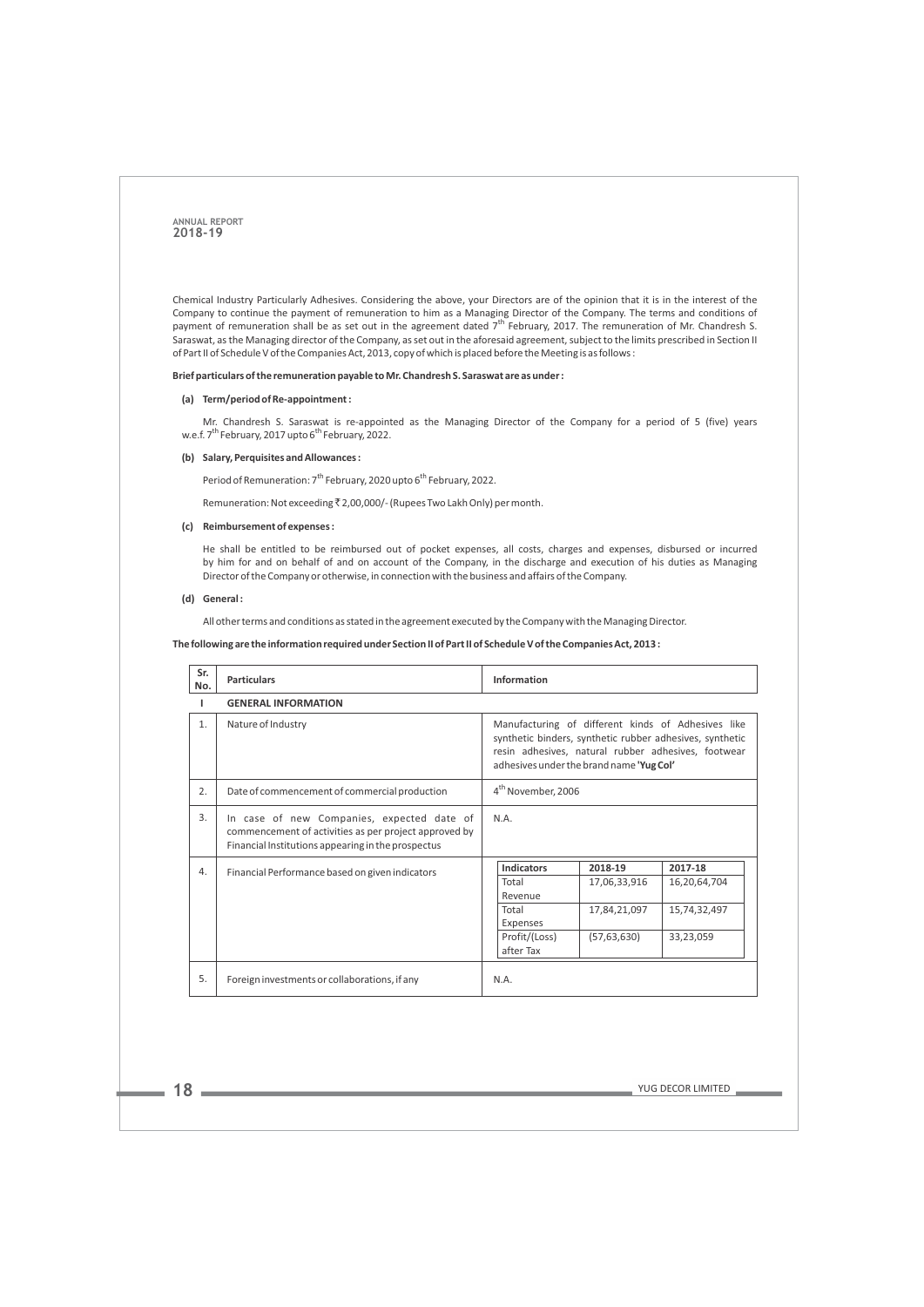|  | measurable terms | increase in productivity and profits of the Company in next<br>financial years. |  |
|--|------------------|---------------------------------------------------------------------------------|--|
|  |                  |                                                                                 |  |
|  | www.yugdecor.com |                                                                                 |  |
|  |                  |                                                                                 |  |



| Sr.<br>No. | <b>Particulars</b>                                                                                                                                                                                                  | <b>Information</b>                                                                                                                                                                                                                                                                                                                                                                                                                                                                                                                                 |  |
|------------|---------------------------------------------------------------------------------------------------------------------------------------------------------------------------------------------------------------------|----------------------------------------------------------------------------------------------------------------------------------------------------------------------------------------------------------------------------------------------------------------------------------------------------------------------------------------------------------------------------------------------------------------------------------------------------------------------------------------------------------------------------------------------------|--|
| Ш          | <b>INFORMATION ABOUT THE APPOINTEE</b>                                                                                                                                                                              |                                                                                                                                                                                                                                                                                                                                                                                                                                                                                                                                                    |  |
| 1.         | <b>Background details</b>                                                                                                                                                                                           | Mr. Chandresh S. Saraswat aged 53 years, is the Managing<br>Director of the Company. He has completed his Bachelor<br>of Arts from Rajasthan University. He has more than 33<br>years of experience in the field of marketing with the<br>different Companies engaged in the business of timber,<br>ply-boards and FMCG.                                                                                                                                                                                                                           |  |
| 2.         | Part remuneration                                                                                                                                                                                                   | ₹1,06,750/-p.m.                                                                                                                                                                                                                                                                                                                                                                                                                                                                                                                                    |  |
| 3.         | Recognition or awards                                                                                                                                                                                               |                                                                                                                                                                                                                                                                                                                                                                                                                                                                                                                                                    |  |
| 4.         | Job profile and his suitability                                                                                                                                                                                     | Mr. Chandresh S. Saraswat is associated with the<br>Company since 12 years. He looks after the overall<br>management, procurement of raw material, marketing,<br>production and sales of products of the Company, which<br>proves him to be the driving force for the uninterrupted<br>growth and reputation of the organization.                                                                                                                                                                                                                  |  |
| 5.         | Remuneration proposed                                                                                                                                                                                               | Not exceeding ₹2,00,000/-p.m.                                                                                                                                                                                                                                                                                                                                                                                                                                                                                                                      |  |
| 6.         | Comparative remuneration profile with respect to<br>industry, size of the Company, profile of the position and<br>person (in case of expatriates the relevant details would<br>be w.r.t. the country of his origin) | The proposed remuneration to be paid to Mr. Chandresh<br>S. Saraswat is adequate and at par with the industry scale<br>and size of the Company and experience of the appointee.                                                                                                                                                                                                                                                                                                                                                                    |  |
| 7.         | Pecuniary relationship directly or indirectly with the<br>Company or relationship with the managerial personnel,<br>if any.                                                                                         | Apart from being a Managing Director of the Company<br>and receiving managerial Remuneration, he is a promoter<br>holding 8,20,051 Equity Shares representing 19.67% of<br>the paid up share capital of the Company in his individual<br>capacity. Apart from this, his daughter Ms. Ankita<br>Saraswat, Whole time director of the Company holds<br>81,000 (1.94%) shares of the Company and his father Mr.<br>Santoshkumar Saraswat, Director holds 5,35,735<br>(12.85%) Equity shares of the Company.<br>(Shareholding as on 31st March, 2019). |  |
| Ш          | <b>OTHER INFORMATION</b>                                                                                                                                                                                            |                                                                                                                                                                                                                                                                                                                                                                                                                                                                                                                                                    |  |

| ī. | Reasons of loss or inadequate profits               | Increase in overall Cost of the Company which includes<br>increase in Finance Cost, Cost of Goods sold (COGS),<br>Depreciation and Amortization Expense.                                                                                   |
|----|-----------------------------------------------------|--------------------------------------------------------------------------------------------------------------------------------------------------------------------------------------------------------------------------------------------|
| 2. | Steps taken or proposed to be taken for improvement | The Company is taking sincere efforts to increase the sales<br>by adopting different marketing strategies which will in a<br>way increase its revenue and lower down the impact of<br>fixed cost resulting in improved financial position. |
| 3. | Expected increase in productivity and<br>profits in | Due to aforesaid steps, the Company expects a significant                                                                                                                                                                                  |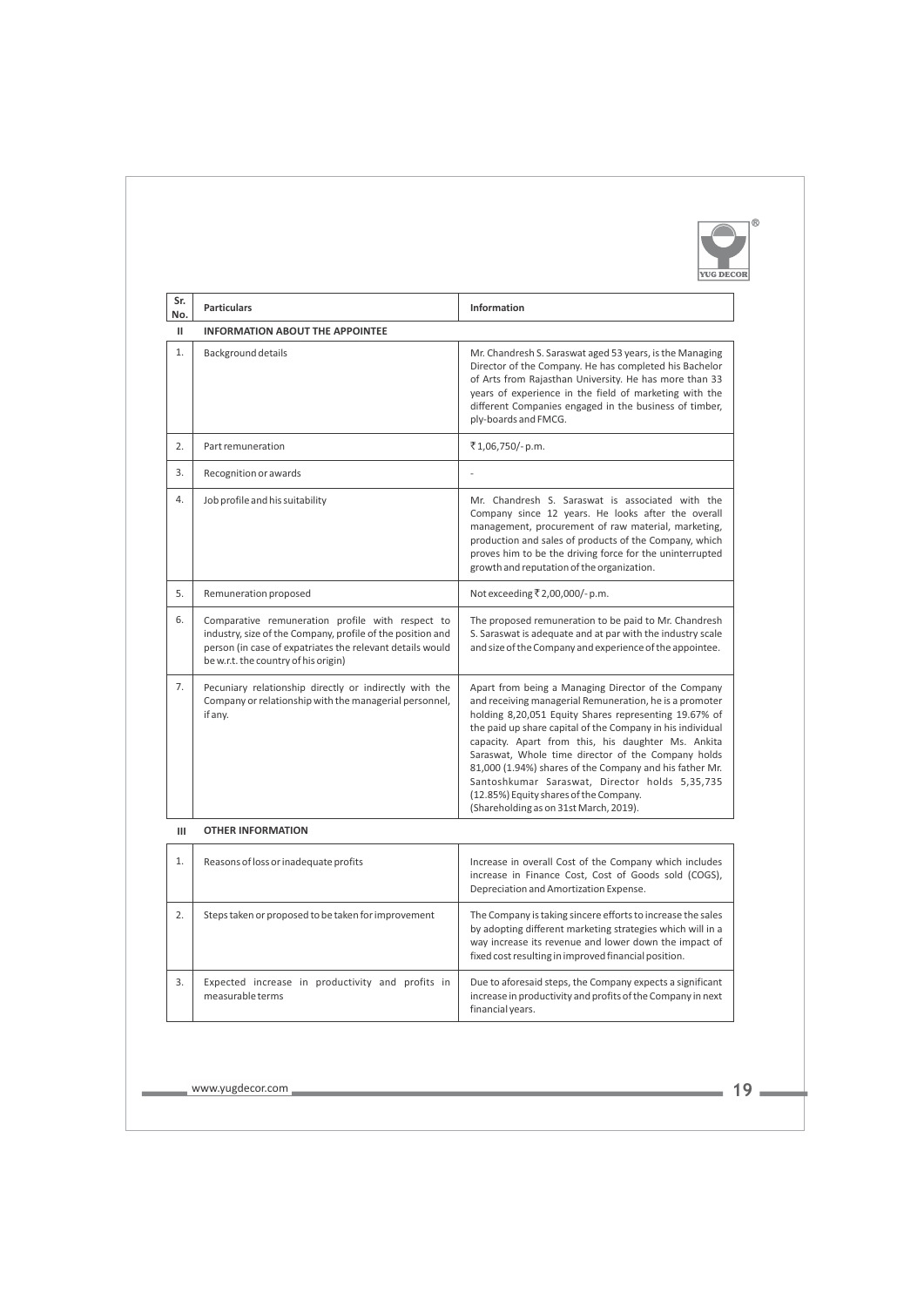None of the Directors or KMP or their relatives, except Ms. Ankita Saraswat, Whole time Director and Mr. Santoshkumar Saraswat, Director of the Company are in any way concerned or interested in the Resolution No. 5 of the Notice, financially or otherwise.

The details of Mr. Chandresh S. Saraswat as required under Regulation 36(3) of the SEBI (Listing Obligations and Disclosure Requirements) Regulations, 2015 and Secretarial Standards-2 (SS-2) on General Meetings issued by the Institute of Company Secretaries of India (ICSI) are provided in Annexure-1 to this Notice.

The Directors recommend this resolution to be passed as Special Resolution.

#### **Item No. 6 :**

The members of the Company had approved, vide their resolution passed at the Extra Ordinary General Meeting of the Company held on 7<sup>th</sup> February, 2017 appointment of Ms. Ankita Saraswat, as Whole time Director of the Company for a period of 5 years with effect from 7<sup>th</sup> February, 2017 upto 6<sup>th</sup> February, 2022 and payment of an amount not exceeding  $\bar{\tau}$  1.00 Lakh per month as remuneration by way of salary, perquisites and allowances to her in accordance with Section 197 read with Schedule V of the Companies Act, 2013. Accordingly, the board of directors at their meeting held on 10<sup>th</sup> August, 2019 approved payment of remuneration to Ms. Ankita Saraswat on same terms and conditions of appointment and remuneration as applicable to the period from 7<sup>th</sup> February, 2017 upto 6<sup>th</sup> February, 2020, for the remaining period of her existing term as Whole time Director of the Company, with effect from 7th February, 2020 upto 6<sup>th</sup> February, 2022 as specified in the agreement dated 7<sup>th</sup> February, 2017 executed between her and the Company. The payment of remuneration has been recommended/ approved by the Nomination and Remuneration Committee in its meeting held on 10<sup>th</sup> August, 2019. Ms. Ankita Saraswat belongs to the promoter group and has been associated with the Company as director since 2012. She takes at most care of human resource activities in the organization. She manages the brand of the Company as well as generates new customers and maintains relationship with old customers of the Company. Considering the above, your Directors are of the opinion that it is in the interest of the Company to continue the payment of remuneration to her as a Whole time Director of the Company. The terms and conditions of payment of remuneration shall be as set out in the agreement dated  $7<sup>th</sup>$  February, 2017. The remuneration of Ms. Ankita Saraswat, as the Whole time director of the Company, as set out in the aforesaid agreement, subject to the limits prescribed in Section II of Part II of Schedule V of the Companies Act, 2013, copy of which is placed before the Meeting is as follows:

| <b>GENERAL INFORMATION</b><br>Nature of Industry<br>ī.<br>adhesives under the brand name 'Yug Col' | Sr.<br>No. | <b>Particulars</b> | <b>Information</b>                                                                                                                                                    |
|----------------------------------------------------------------------------------------------------|------------|--------------------|-----------------------------------------------------------------------------------------------------------------------------------------------------------------------|
|                                                                                                    |            |                    |                                                                                                                                                                       |
|                                                                                                    |            |                    | Manufacturing of different kinds of Adhesives like<br>synthetic binders, synthetic rubber adhesives, synthetic<br>resin adhesives, natural rubber adhesives, footwear |
|                                                                                                    |            |                    |                                                                                                                                                                       |

#### **(a) Term/period of Appointment :**

Ms. Ankita Saraswat is appointed as the Whole time Director of the Company for a period of 5 (five) years w.e.f 7<sup>th</sup> February, 2017 upto  $6<sup>th</sup>$  February, 2022.

#### **(d) General :**

#### **(c) Reimbursement of expenses :**

She shall be entitled to be reimbursed out of pocket expenses, all costs, charges and expenses, disbursed or incurred by her for and on behalf of and on account of the Company, in the discharge and execution of her duties as Whole time Director of the Company or otherwise, in connection with the business and affairs of the Company.

#### **Brief particulars of the remuneration payable to Ms. Ankita Saraswat are as under :**

#### **The following are the information required under Section II of Part II of Schedule V of the Companies Act, 2013 :**

All other terms and conditions as stated in the agreement executed by the Company with the Whole time Director.

#### **(b) Salary, Perquisites and Allowances :**

Period of Remuneration: 7<sup>th</sup> February, 2020 upto 6<sup>th</sup> February, 2022.

Remuneration: Not exceeding ₹1,00,000/- (Rupees One Lakh Only) per month.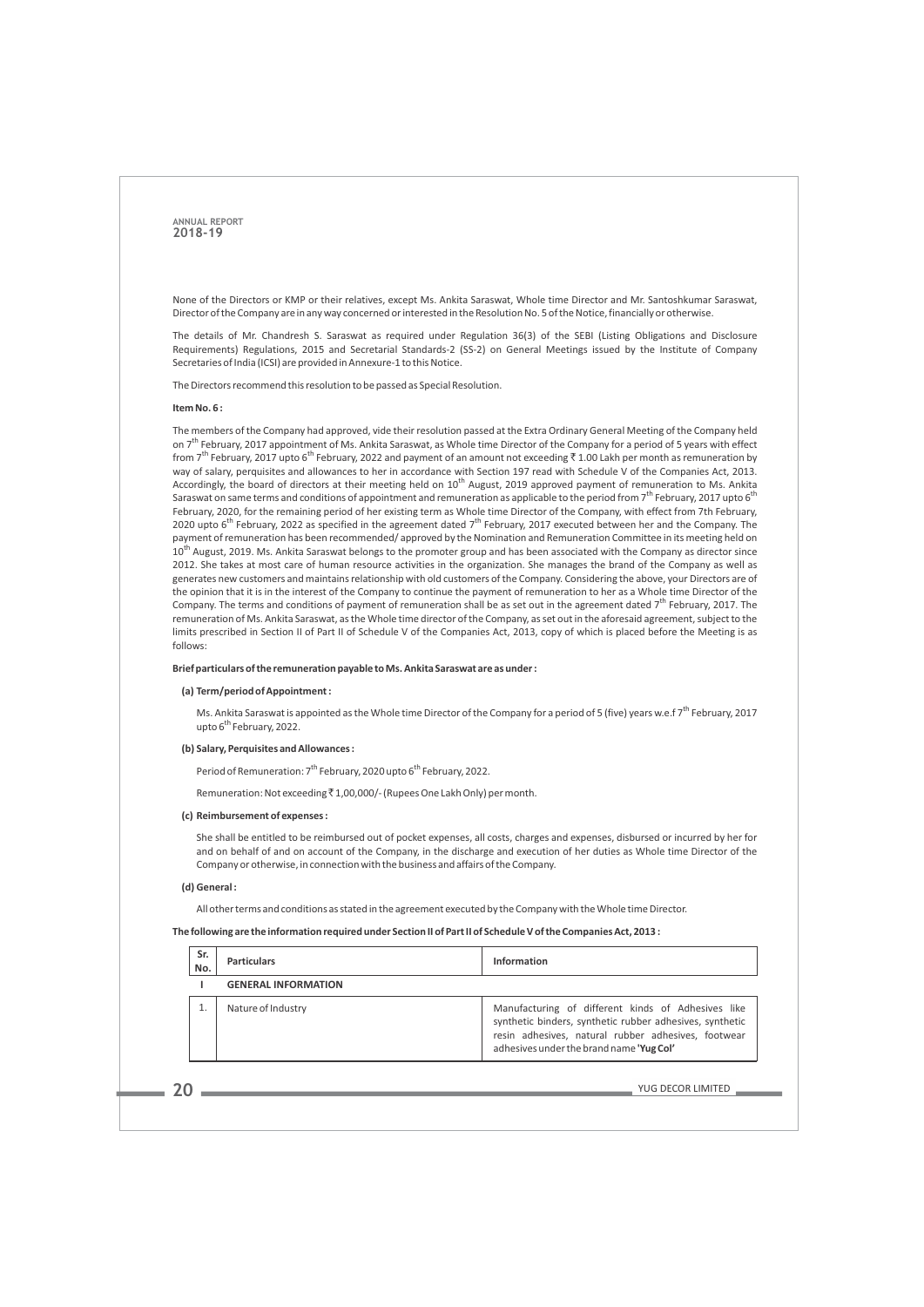

| 1. | Background details                                                                                                                                                                                                  | Ms. Ankita Saraswat, aged 28 years, is the Whole time<br>Director of the Company. She has completed her M.B.A.<br>from Amity University. She looks after Human Resource<br>activity of the organization since year 2012. With her<br>Management skills, she manages the brand of the<br>Company as well as generates new customers and<br>maintains relations with old customers of the Company. |
|----|---------------------------------------------------------------------------------------------------------------------------------------------------------------------------------------------------------------------|--------------------------------------------------------------------------------------------------------------------------------------------------------------------------------------------------------------------------------------------------------------------------------------------------------------------------------------------------------------------------------------------------|
| 2. | Part remuneration                                                                                                                                                                                                   | ₹55,000/-p.m.                                                                                                                                                                                                                                                                                                                                                                                    |
| 3. | Recognition or awards                                                                                                                                                                                               |                                                                                                                                                                                                                                                                                                                                                                                                  |
| 4. | Job profile and her suitability                                                                                                                                                                                     | Ms. Ankita Saraswat is associated with the Company since<br>almost 8 years. She looks after the Marketing and Human<br>Resource Management. She also takes care of the Brand<br>related activities of the Company. With her Management<br>Skills, she has carved an eminent position in the<br>organization for herself.                                                                         |
| 5. | Remuneration proposed                                                                                                                                                                                               | Not exceeding ₹1,00,000/-p.m.                                                                                                                                                                                                                                                                                                                                                                    |
| 6. | Comparative remuneration profile with respect to<br>industry, size of the Company, profile of the position and<br>person (in case of expatriates the relevant details would<br>be w.r.t. the country of his origin) | The proposed remuneration to be paid to Ms. Ankita<br>Saraswat is adequate and at par with the industry scale<br>and size of the Company and experience of the appointee.                                                                                                                                                                                                                        |



| 2. | Date of commencement of commercial production                                                                                                             | 4 <sup>th</sup> November, 2006                                                            |                                                          |                                                      |
|----|-----------------------------------------------------------------------------------------------------------------------------------------------------------|-------------------------------------------------------------------------------------------|----------------------------------------------------------|------------------------------------------------------|
| 3. | In case of new Companies, expected date of<br>commencement of activities as per project approved by<br>Financial Institutions appearing in the prospectus | N.A.                                                                                      |                                                          |                                                      |
| 4. | Financial Performance based on given indicators                                                                                                           | <b>Indicators</b><br>Total<br>Revenue<br>Total<br>Expenses<br>Profit/ (Loss)<br>after Tax | 2018-19<br>17,06,33,916<br>17,84,21,097<br>(57, 63, 630) | 2017-18<br>16,20,64,704<br>15,74,32,497<br>33,23,059 |
| 5. | Foreign investments or collaborations, if any                                                                                                             | N.A.                                                                                      |                                                          |                                                      |

## **II INFORMATION ABOUT THE APPOINTEE**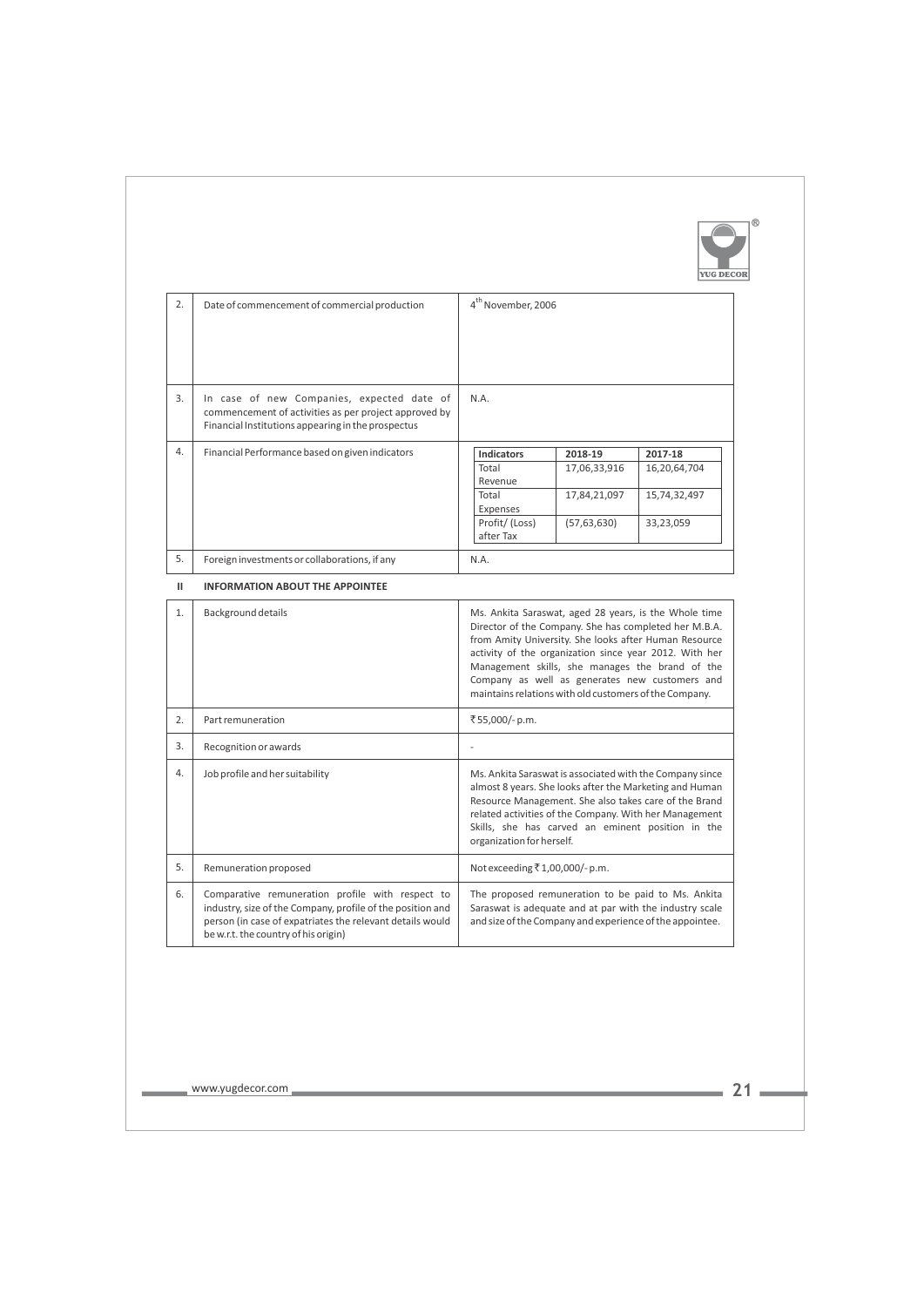

| Pecuniary relationship directly or indirectly with the | Apart from being a Whole time Director of the Company    |
|--------------------------------------------------------|----------------------------------------------------------|
| Company or relationship with the managerial personnel, | and receiving managerial remuneration, she belongs to    |
| if any.                                                | the promoter group holding 81,000 Equity Shares          |
|                                                        | representing 1.94% of the paid up share capital of the   |
|                                                        | Company in her individual capacity. Apart from this, her |
|                                                        | father Mr. Chandresh S. Saraswat, Managing director of   |
|                                                        | the Company holds 8,20,051 (19.67%) shares of the        |
|                                                        | Company and her Grandfather Mr. Santoshkumar             |
|                                                        | Saraswat, Director of the Company holds 5,35,735         |
|                                                        | (12.85%) Equity shares of the Company.                   |
|                                                        | (Shareholding as on 31 <sup>st</sup> March, 2019).       |
|                                                        |                                                          |

| 1. | Reasons of loss or inadequate profits                                | Increase in overall Cost of the Company which includes<br>increase in Finance Cost, Cost of Goods sold (COGS),<br>Depreciation and Amortization Expense.                                                                                   |
|----|----------------------------------------------------------------------|--------------------------------------------------------------------------------------------------------------------------------------------------------------------------------------------------------------------------------------------|
| 2. | Steps taken or proposed to be taken for improvement                  | The Company is taking sincere efforts to increase the sales<br>by adopting different marketing strategies which will in a<br>way increase its revenue and lower down the impact of<br>fixed cost resulting in improved financial position. |
| 3. | Expected increase in productivity and profits in<br>measurable terms | Due to aforesaid steps, the Company expects a significant<br>increase in productivity and profits of the Company in next<br>financial years.                                                                                               |

**Date:** 10<sup>th</sup> August, 2019 **Registered Office :** 709-714, Sakar- V, B/h Natraj Cinema, Ashram Road, Ahmedabad– 380 009, Gujarat, India

## **III OTHER INFORMATION**

The Directors recommend this resolution to be passed as Special Resolution.

None of the Directors or KMP or their relatives, except Mr. Chandresh S. Saraswat, Managing Director and Mr. Santoshkumar Saraswat, Director of the Company are in any way concerned or interested in the Resolution No. 6 of the Notice, financially or otherwise.

The details of Ms. Ankita Saraswat as required under Regulation 36(3) of the SEBI (Listing Obligations and Disclosure Requirements) Regulations, 2015 and Secretarial Standards-2 (SS-2) on General Meetings issued by the Institute of Company Secretaries of India (ICSI) are provided in Annexure-1 to this Notice.

> **Chandresh S. Saraswat** Managing Director DIN: 01475370

By Order of the Board of Directors For, **YUG DECOR LIMITED**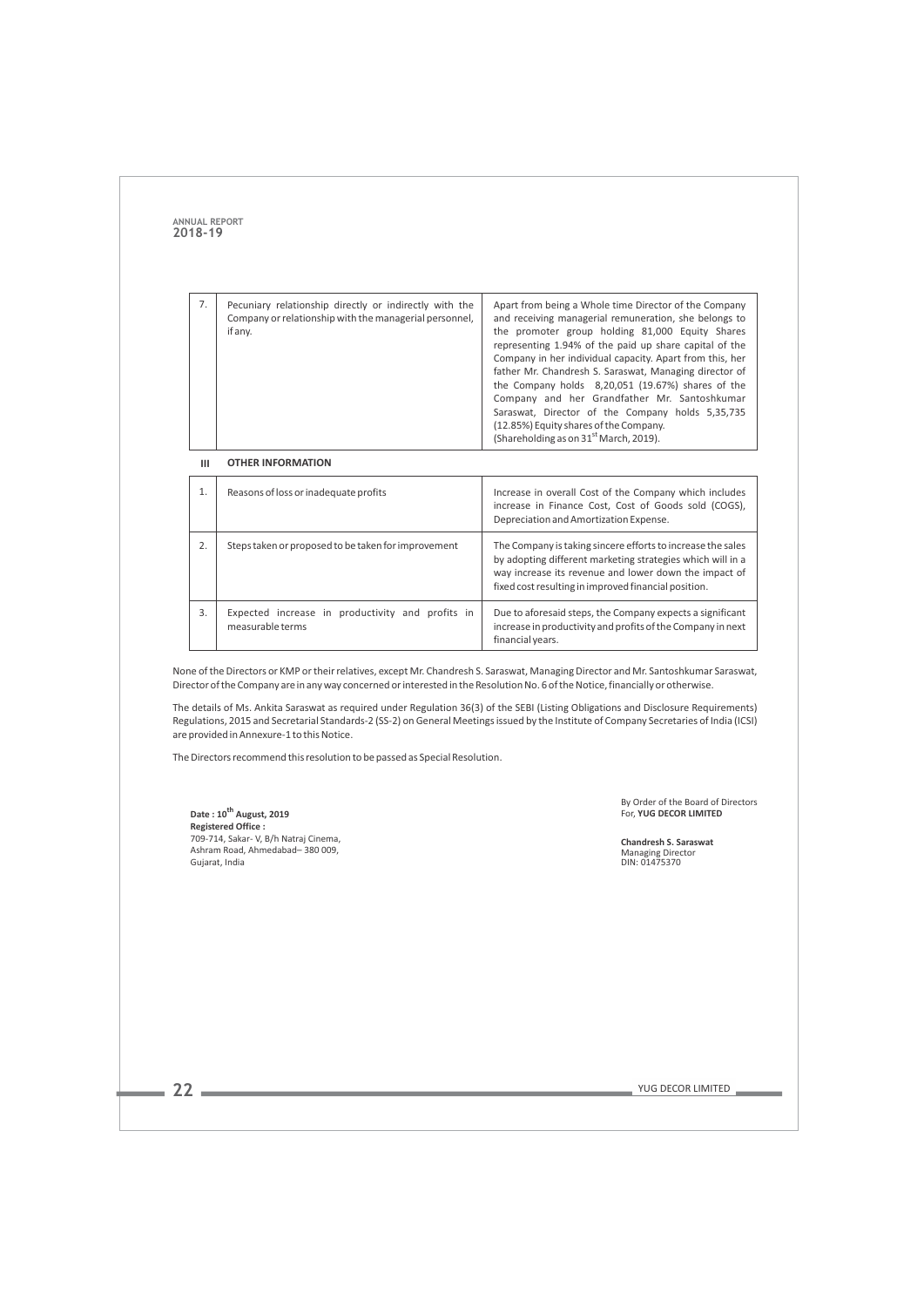**As per the requirement of Regulation 36(3) of the SEBI (Listing Obligations and Disclosure Requirements) Regulations, 2015 and Secretarial Standards on General Meetings (SS-2), details including the profile of Directors seeking Re-appointment due to retirement by Rotation, Re-appointment of Independent Director and that of Managing Director and Whole time Director seeking approval for payment of Remuneration, is given below :**



## **ANNEXURE-1 OF THE NOTICE**

| <b>Name of Director</b>                                                                           | Ankita Saraswat,<br><b>Whole time Director</b><br>DIN: 05342198                                                                                                   | Sunil Thakore,<br><b>Independent Director</b><br>DIN: 08013740                                     | <b>Chandresh Saraswat,</b><br><b>Managing Director</b><br>DIN: 01475370                                                                                           |
|---------------------------------------------------------------------------------------------------|-------------------------------------------------------------------------------------------------------------------------------------------------------------------|----------------------------------------------------------------------------------------------------|-------------------------------------------------------------------------------------------------------------------------------------------------------------------|
| Date of Birth (Age)                                                                               | 28/07/1991<br>(28 Years)                                                                                                                                          | 11/06/1958<br>$(61$ Years)                                                                         | 03/04/1966<br>$(53$ Years)                                                                                                                                        |
| <b>Date of First Appointment</b>                                                                  | 28/07/2012                                                                                                                                                        | 12/02/2018                                                                                         | 19/06/2007                                                                                                                                                        |
| Qualification                                                                                     | M.B.A                                                                                                                                                             | P.G.D.B.M., L.L.B.                                                                                 | B.A., P.G.D.M.                                                                                                                                                    |
| <b>Terms and Conditions of</b><br>appointment or re-appointment                                   | As per the agreement<br>executed by the<br>Company with her on<br>7 <sup>th</sup> February, 2017,<br>available for inspection<br>by the Members of the<br>Company | As per draft Letter of<br>Appointment available for<br>inspection by the<br>Members of the Company | As per the agreement<br>executed by the<br>Company with him on<br>7 <sup>th</sup> February, 2017,<br>available for inspection<br>by the Members of the<br>Company |
| <b>Expertise in Specific functional</b><br>areas                                                  | Marketing & Human<br>Resources<br>Management                                                                                                                      | <b>Marketing Management</b>                                                                        | Marketing,<br>HR Management,<br>Supply Chain<br>Management                                                                                                        |
| Number of shares held in the<br>Company<br>(As on 31.03.2019)                                     | 81,000 Equity Shares                                                                                                                                              | <b>NIL</b>                                                                                         | 8,20,051 Equity Shares                                                                                                                                            |
| <b>Past Remuneration</b>                                                                          | ₹ 55,000/- p.m.                                                                                                                                                   | Sitting Fees only                                                                                  | ₹1,06,750/- p.m.                                                                                                                                                  |
| <b>Remuneration Proposed</b>                                                                      | Not exceeding<br>₹1,00,000/- p.m.                                                                                                                                 | Sitting Fees only                                                                                  | Not exceeding<br>₹ 2,00,000/- p.m.                                                                                                                                |
| List of other Companies in which<br>Directorships are held                                        | <b>NIL</b>                                                                                                                                                        | <b>NIL</b>                                                                                         | <b>NIL</b>                                                                                                                                                        |
| <b>Memberships/ Chairpersonships</b><br>of committees of other Board                              | <b>NIL</b>                                                                                                                                                        | <b>NIL</b>                                                                                         | <b>NIL</b>                                                                                                                                                        |
| No. of Board Meetings attended<br>during the year 2018-19                                         | 4/4                                                                                                                                                               | 4/4                                                                                                | 4/4                                                                                                                                                               |
| Relationship with other Directors/<br><b>Manager and other Key</b><br><b>Managerial Personnel</b> | Daughter of Mr.<br>Chandresh S. Saraswat,<br>Managing Director and<br>granddaughter of Mr.<br>Santoshkumar<br>Saraswat, Director of<br>the Company.               | None                                                                                               | Father of Ms. Ankita<br>Saraswat, Whole time<br>Director and Son of<br>Mr. Santoshkumar<br>Saraswat, Director of<br>the Company.                                  |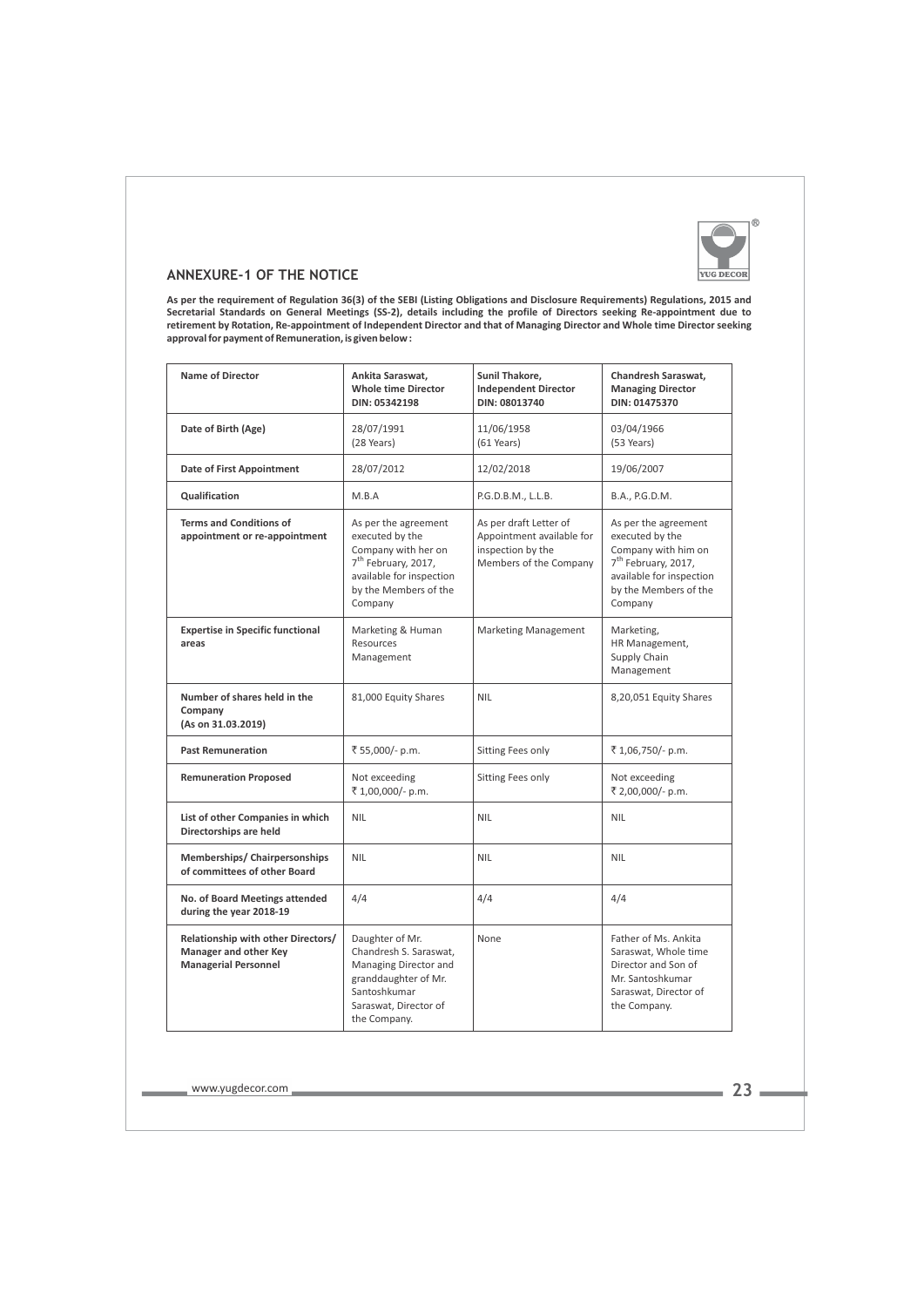| m.                          |  |
|-----------------------------|--|
| www.yugdecor.com<br>and the |  |

|                                                                          | <b>YUG DECOR LIMITED</b><br>CIN: L24295GJ2003PLC042531<br><b>YUG DECOR</b>                                                                                                                               |
|--------------------------------------------------------------------------|----------------------------------------------------------------------------------------------------------------------------------------------------------------------------------------------------------|
|                                                                          | Regd. Office: 709-714, Sakar-V, B/h. Natraj Cinema, Ashram Road, Ahmedabad - 380 009,<br>Gujarat, India. Tel: 079 26580920 / 48955109 Email ID: account@yugdecor.com                                     |
|                                                                          | <b>ATTENDANCE SLIP</b>                                                                                                                                                                                   |
|                                                                          | To be handed over at the Entrance                                                                                                                                                                        |
| Gujarat, India on Friday, 20 <sup>th</sup> September, 2019 at 11:30 A.M. | I/We hereby record my/our presence at the 16 <sup>th</sup> Annual General Meeting of the Company held<br>at Registered Office at 709-714, Sakar-V, B/h. Natraj Cinema, Ashram Road, Ahmedabad - 380 009, |
| Folio No. / Client ID / DPID No. :                                       |                                                                                                                                                                                                          |
| <b>Permanent Account Number</b>                                          |                                                                                                                                                                                                          |
| <b>Full Name of the Shareholder :</b>                                    |                                                                                                                                                                                                          |
| <b>Signature</b>                                                         |                                                                                                                                                                                                          |
| <b>Full Name of Proxy</b>                                                |                                                                                                                                                                                                          |
| <b>Signature</b>                                                         |                                                                                                                                                                                                          |
| (To be filled in if the Proxy attends instead of the Member)             |                                                                                                                                                                                                          |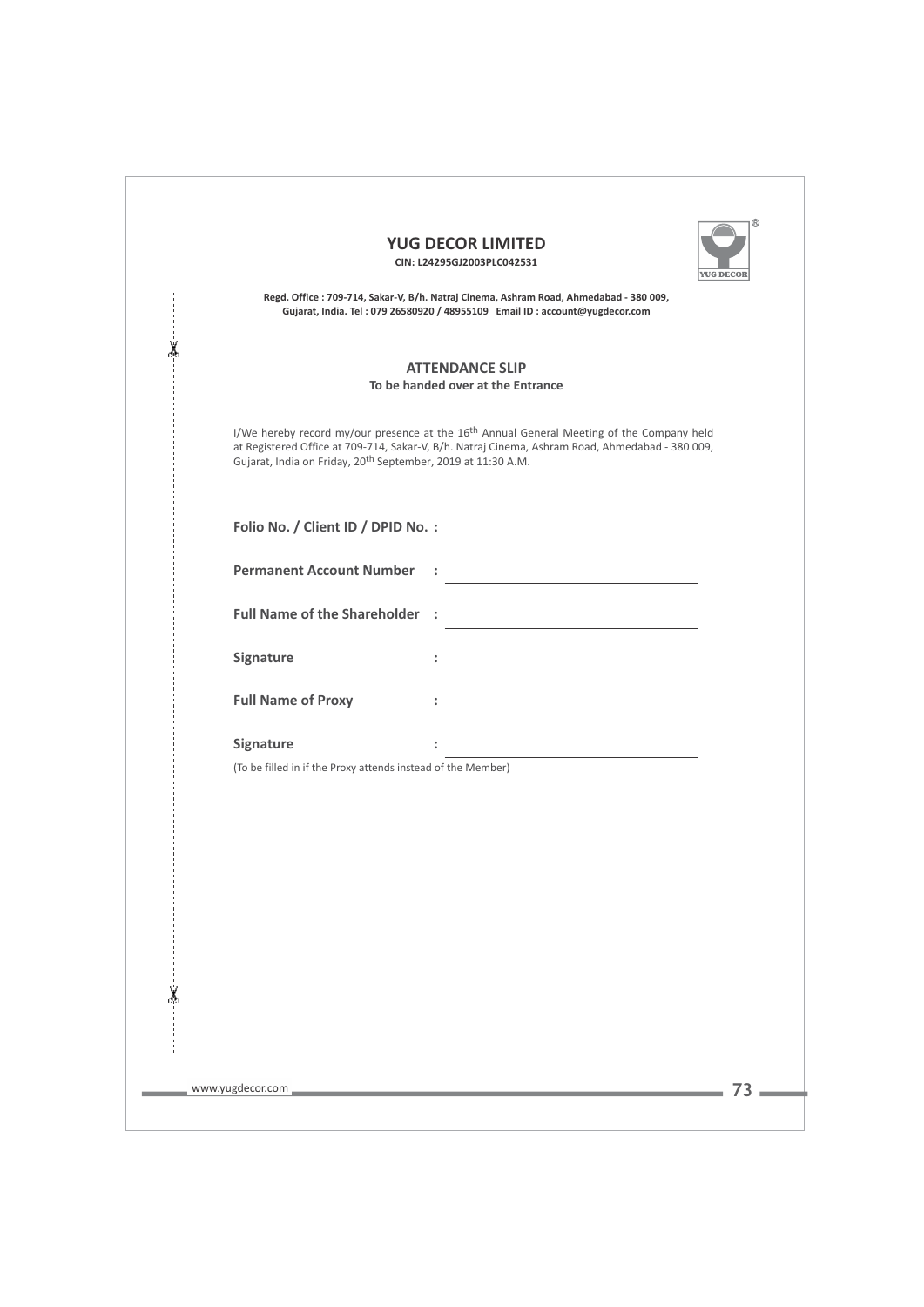

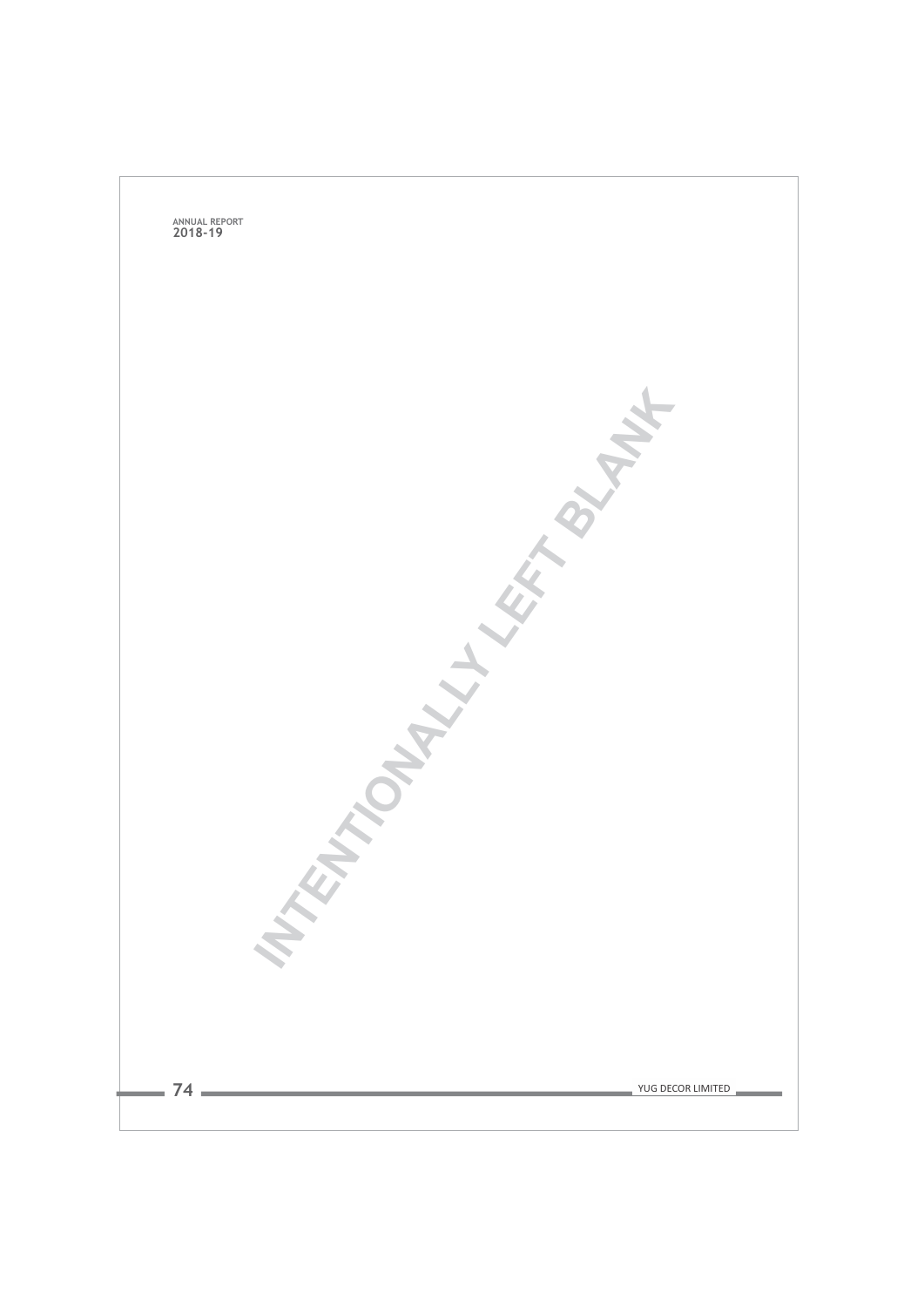- the meeting.
	- 2. A Proxy need not be a member of the Company.

- A person can act as proxy on behalf of members not exceeding fifty and holding in the aggregate not more than 10% of the total share capital of the Company carrying voting rights. A member holding more than 10% of total share capital of the Company carrying voting rights may appoint a single person as proxy and such person shall not act as a proxy for any other person or shareholder. 3.
- \*This is only optional. Please put 'X' in the appropriate column against the resolutions indicated in the Box. If you leave the 'For' or 'Against' column blank against any or all the resolutions, your Proxy will be entitled to vote in the manner as he / she thinks appropriate. 4.
- 5. In the case of joint holders, the signatures of any one holder will be sufficient, but names of all the joint holders should be stated.

|         | <b>YUG DECOR LIMITED</b><br>CIN: L24295GJ2003PLC042531                                                                                                                                                                                                                                                                               |     |                             |  |
|---------|--------------------------------------------------------------------------------------------------------------------------------------------------------------------------------------------------------------------------------------------------------------------------------------------------------------------------------------|-----|-----------------------------|--|
|         | Regd. Office: 709-714, Sakar-V, B/h. Natraj Cinema, Ashram Road, Ahmedabad - 380 009,<br>Gujarat, India. Tel: 079 26580920 / 48955109 Email ID: account@yugdecor.com                                                                                                                                                                 |     | <b>YUG DECOR</b>            |  |
|         | 16 <sup>th</sup> Annual General Meeting - Friday, 20 <sup>th</sup> September, 2019                                                                                                                                                                                                                                                   |     |                             |  |
|         | Form No. MGT-11                                                                                                                                                                                                                                                                                                                      |     |                             |  |
|         | <b>PROXY FORM</b>                                                                                                                                                                                                                                                                                                                    |     |                             |  |
|         | [Pursuant to section 105(6) of the Companies Act, 2013 and rule 19(3) of the Companies<br>(Management and Administration) Rules, 2014]                                                                                                                                                                                               |     |                             |  |
|         |                                                                                                                                                                                                                                                                                                                                      |     |                             |  |
|         | Registered Address:                                                                                                                                                                                                                                                                                                                  |     |                             |  |
|         | Email:                                                                                                                                                                                                                                                                                                                               |     |                             |  |
|         | Folio No./Client ID:<br>DP ID:                                                                                                                                                                                                                                                                                                       |     |                             |  |
|         | I/We, being the Member(s) of Shares of Yug Decor Limited, hereby appoint                                                                                                                                                                                                                                                             |     |                             |  |
|         | Name:                                                                                                                                                                                                                                                                                                                                |     |                             |  |
|         | Address:                                                                                                                                                                                                                                                                                                                             |     |                             |  |
|         | Email:<br>Signature:                                                                                                                                                                                                                                                                                                                 |     |                             |  |
|         | or failing him / her                                                                                                                                                                                                                                                                                                                 |     |                             |  |
|         | Name:                                                                                                                                                                                                                                                                                                                                |     |                             |  |
|         | Address:                                                                                                                                                                                                                                                                                                                             |     |                             |  |
|         | Email:                                                                                                                                                                                                                                                                                                                               |     |                             |  |
|         | Signature:                                                                                                                                                                                                                                                                                                                           |     |                             |  |
|         | or failing him / her<br>Name:                                                                                                                                                                                                                                                                                                        |     |                             |  |
|         | Address:                                                                                                                                                                                                                                                                                                                             |     |                             |  |
|         | Email:                                                                                                                                                                                                                                                                                                                               |     |                             |  |
|         | Signature:                                                                                                                                                                                                                                                                                                                           |     |                             |  |
|         | as my/ our proxy to attend and vote (on a poll) for me/ us and on my/ our behalf at the 16 <sup>th</sup> Annual General Meeting of the Company, to be held on Friday,<br>20th September, 2019 at 11:30 A.M. at 709-714, Sakar-V, B/h Natraj Cinema, Ashram Road, Ahmedabad - 380 009, Gujarat, India and at any adjournment thereof: |     |                             |  |
| Sr. No. | <b>Resolutions</b>                                                                                                                                                                                                                                                                                                                   | For | Optional*<br><b>Against</b> |  |
|         | <b>Ordinary Business:</b>                                                                                                                                                                                                                                                                                                            |     |                             |  |
| 1.      | To receive, consider and adopt the Audited Financial Statements of the Company for the financial year ended on 31 <sup>*</sup> March,<br>2019 together with the Board's Report and Report of Auditor thereon (Ordinary resolution)                                                                                                   |     |                             |  |
| 2       | To appoint a director in place of Ms. Ankita Saraswat (DIN: 05342198), Whole time Director, who retires by rotation and<br>being eligible, offers herself for re-appointment. (Ordinary resolution)                                                                                                                                  |     |                             |  |
| 3       | To appoint M/s. Pankaj K Shah Associates, Chartered Accountants, Ahmedabad (FRN: 107352W), as the Statutory Auditors                                                                                                                                                                                                                 |     |                             |  |

 $\mathsf{Notes}:$ 

This form of proxy in order to be effective should be duly completed and deposited at the Registered Office of the Company not less than 48 hours before the commencement of 1.

Signed this Day of 2019

Signature of the Member Signature of the proxy holder(s)

To re-appoint Mr. Sunil Thakore (DIN: 08013740) as an Independent Non-Executive Director of the Company. (Special

resolution)

To approve payment of Remuneration to Mr. Chandresh S. Saraswat (DIN: 01475370), Managing Director of the Company.

(Special Resolution)

To approve payment of Remuneration to Ms. Ankita Saraswat (DIN: 05342198), Whole time Director of the Company.

(Special Resolution)

4

5

6

- ` 1/ Affix Revenue Stamp